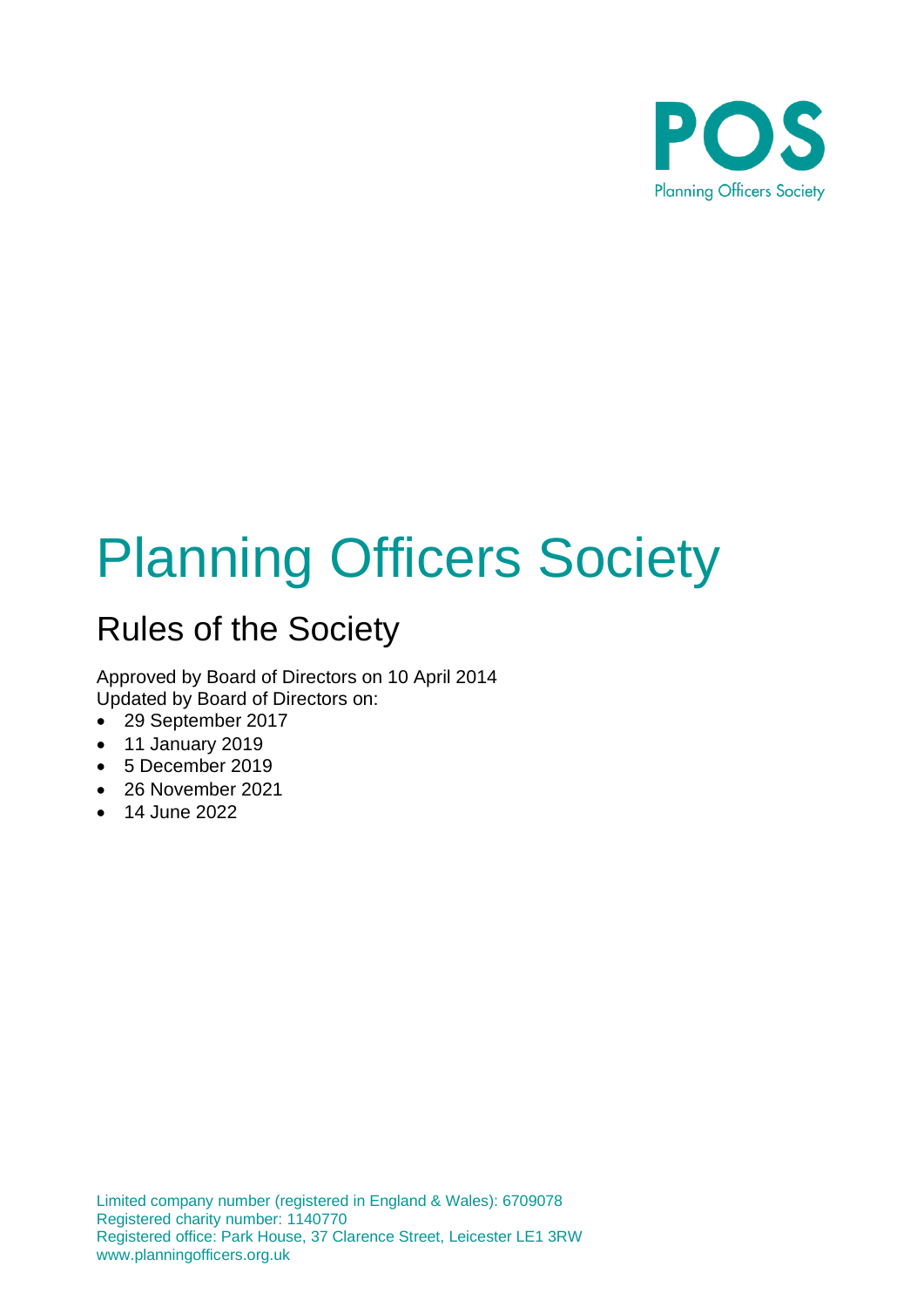|                                             | <b>Contents</b>                                                                                                                                                               |                                             |
|---------------------------------------------|-------------------------------------------------------------------------------------------------------------------------------------------------------------------------------|---------------------------------------------|
| 1                                           | Name of the Society                                                                                                                                                           | 3                                           |
| 2                                           | <b>About the Society</b>                                                                                                                                                      | 3                                           |
| 3                                           | <b>Financial Year</b>                                                                                                                                                         | 3                                           |
| 4                                           | <b>Membership</b><br><b>Organisation Membership</b><br>Individual Membership<br><b>Requirements of Membership</b><br><b>Associates of the Society</b>                         | 3<br>4<br>4<br>$\overline{\mathbf{4}}$<br>4 |
| 5                                           | <b>Access to Services</b>                                                                                                                                                     | 5                                           |
| 6                                           | <b>Subscriptions</b>                                                                                                                                                          | 5                                           |
| 7                                           | <b>Directors of the Society</b><br>Chair of the Board<br><b>Presidential Team</b><br><b>Other Directors</b>                                                                   | 5<br>5<br>$\,6$<br>6                        |
| 8                                           | <b>Election of Directors</b><br><b>Chair and Junior Vice President</b><br><b>Network Chairs</b>                                                                               | 6<br>7<br>8                                 |
| 9                                           | <b>Board of Directors</b>                                                                                                                                                     | 8                                           |
| 10                                          | <b>Meetings of the Society</b>                                                                                                                                                | 9                                           |
| 11                                          | <b>Society Networks</b><br>Policy Forum<br>Spatial Planning and Development Management Networks<br><b>Subject Specialists</b><br><b>Regional Networks</b><br><b>POS NOVUS</b> | 9<br>9<br>10<br>10<br>10<br>11              |
| 12                                          | <b>POS Enterprises</b>                                                                                                                                                        | 11                                          |
| 13                                          | <b>Support Services to the Society</b><br>Finance                                                                                                                             | 11<br>12                                    |
| 14                                          | Changes to the Rules of the Society                                                                                                                                           | 12                                          |
| <b>APPENDIX A: Structure of the Society</b> |                                                                                                                                                                               | 13                                          |
|                                             | <b>APPENDIX B: Job Descriptions</b><br><b>POS Board Directors</b><br>Other non-director roles<br>POS support services                                                         | 14<br>14<br>17<br>17                        |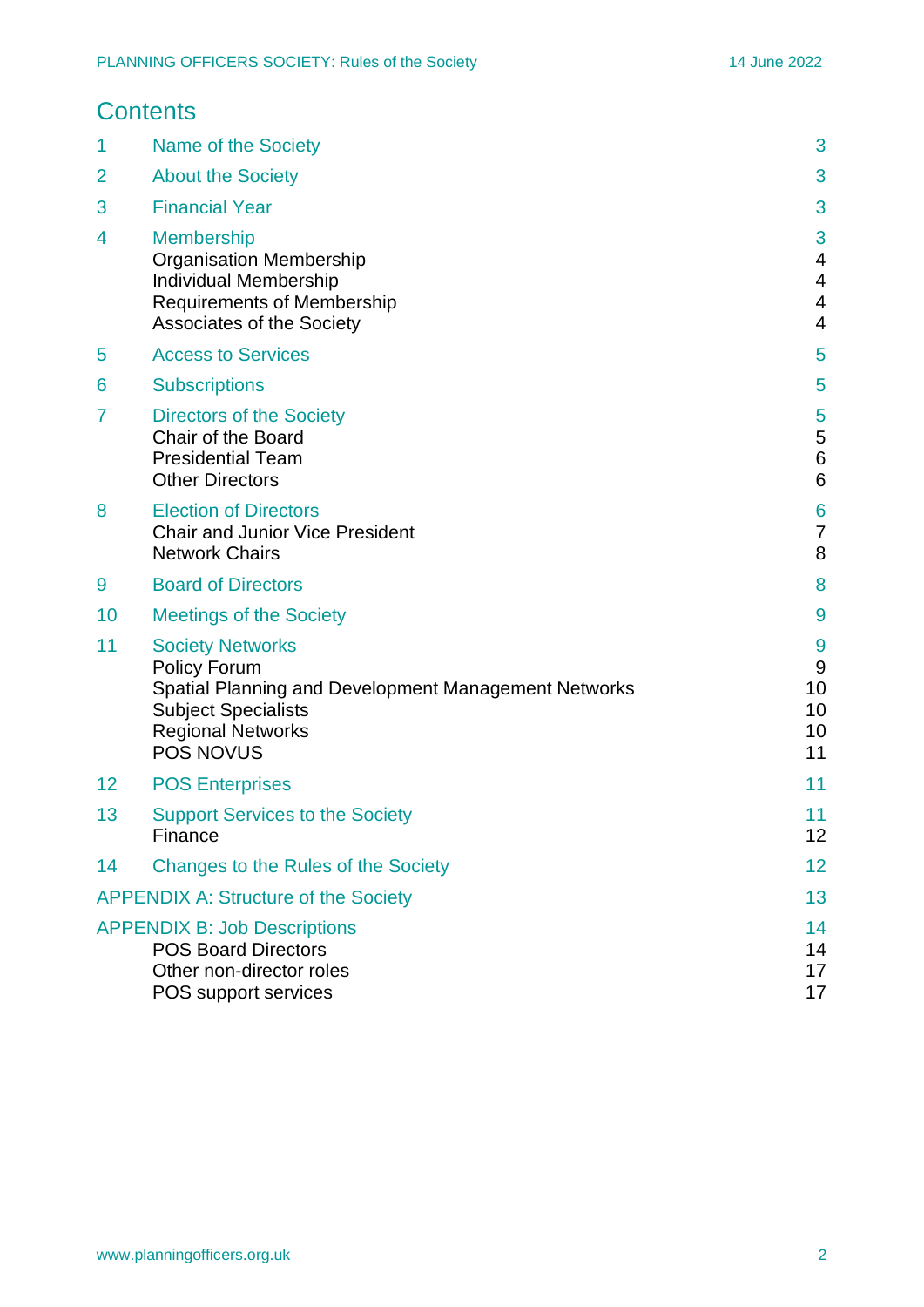# 1 Name of the Society

1.1 Planning Officers Society, referred to in these rules as the Society.

# 2 About the Society

- 2.1 The Society was formed in April 1997 by the amalgamation of the former County Planning Officers Society, District Planning Officers Society and Metropolitan Planning Officers Society.
- 2.2 The Society registered as a limited company in September 2008, and as required for any company formed in the UK under the Companies Act, it is governed by its Memorandum of Association and Articles of Association. The Memorandum is the document that set up the company and the Articles set out how the company is run, governed and owned.
- 2.3 The objectives for the Society, as set out in the Memorandum of Association, are to advance the education of the public in planning law, planning policy and publicsector planning practice and related services for the public benefit in particular, but not exclusively, by:
	- Supporting local and central government fulfil their statutory planning duties
	- Undertaking research (and publishing the useful results of such research) in the subjects
	- Providing advice and guidance, information and promoting best practice and high standards in planning and related services
	- Liaising and working with planning professionals, local and central government, the Royal Town Planning Institute and other related professional bodies to maintain and improve standards of planning for the public benefit
- 2.4 In March 2011 the Society became a Registered Charity.

# 3 Financial Year

3.1 The financial year will commence on 1 April.

# 4 Membership

- 4.1 The Society has two categories of membership:
	- Organisation Members
	- Individual Members
- 4.2 Planners who do not meet the criteria for membership but still work within the field of planning, can register as an Associate of the Society.
- 4.3 All applications for membership and association will be determined by the Board of Directors.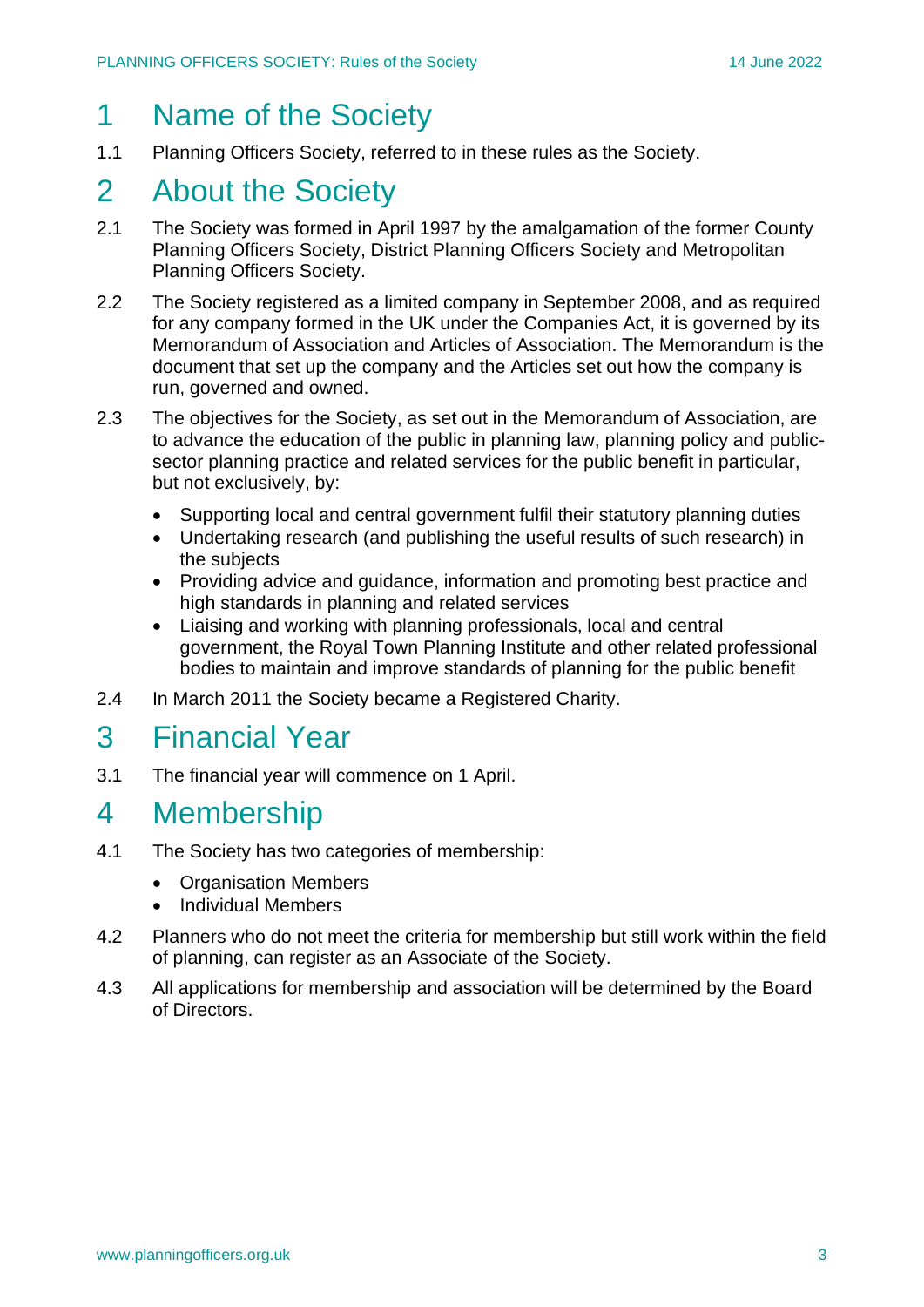# Organisation Membership

- 4.4 Membership of the Society is available to any local planning authority or other public sector organisation that operates within the field of planning in England. An "other public sector organisation" would include organisations within central government (such as DLUHC, Homes England or PINS), within regional tiers (such as the Greater London Authority and Transport for London), an RTPI a planning school/university or a charity operating within the planning field (such as RTPI, TCPA or Planning Aid).
- 4.5 Planners who work for an organisation that is a member can register as members for the duration of their organisation's membership. They will be referred to as POS Planners. Such members have all the benefits of Membership of the Society except:
	- They will not have individual voting rights, as the right to vote is vested in the organisation which has membership.
	- They will not personally be liable for an annual subscription, which will be the responsibility of their organisation.
- 4.6 Where a planner works for an organisation entitled to be a member of the Society and either their organisation is not a member or was but have not renewed their membership, such a person will need to become an Individual Member of the Society to maintain their membership.

### Individual Membership

- 4.7 Membership of the Society is available to any planner in England if:
	- they are working in planning for a local planning authority or other public sector organisation that operates within the field of planning in England;
	- they primarily provide planning services to such organisations; or
	- they are retired from either type of role and are no longer economically active within or in support of the field of planning.
- 4.8 Where an individual member of the Society becomes unemployed for a significant period or suffers financial hardship, they may apply to the Board of Directors for a reduced subscription rate.

### Requirements of Membership

4.9 A Member of the Society will at all times abide by the Rules of the Society. A Member of the Society will forthwith cease to be such if he/she is excluded by a resolution passed by the Board of Directors for any action which, in the opinion of the Board of Directors, is contrary to the interests of the Society.

### Associates of the Society

4.10 Associates are not Members of the Society for the purposes of these Rules. An Associate should however respect the Rules of the Society. An Associate will forthwith cease to be such if he/she is excluded by a resolution passed by the Board of Directors for any action which, in the opinion of the Board of Directors, is contrary to the interests of the Society.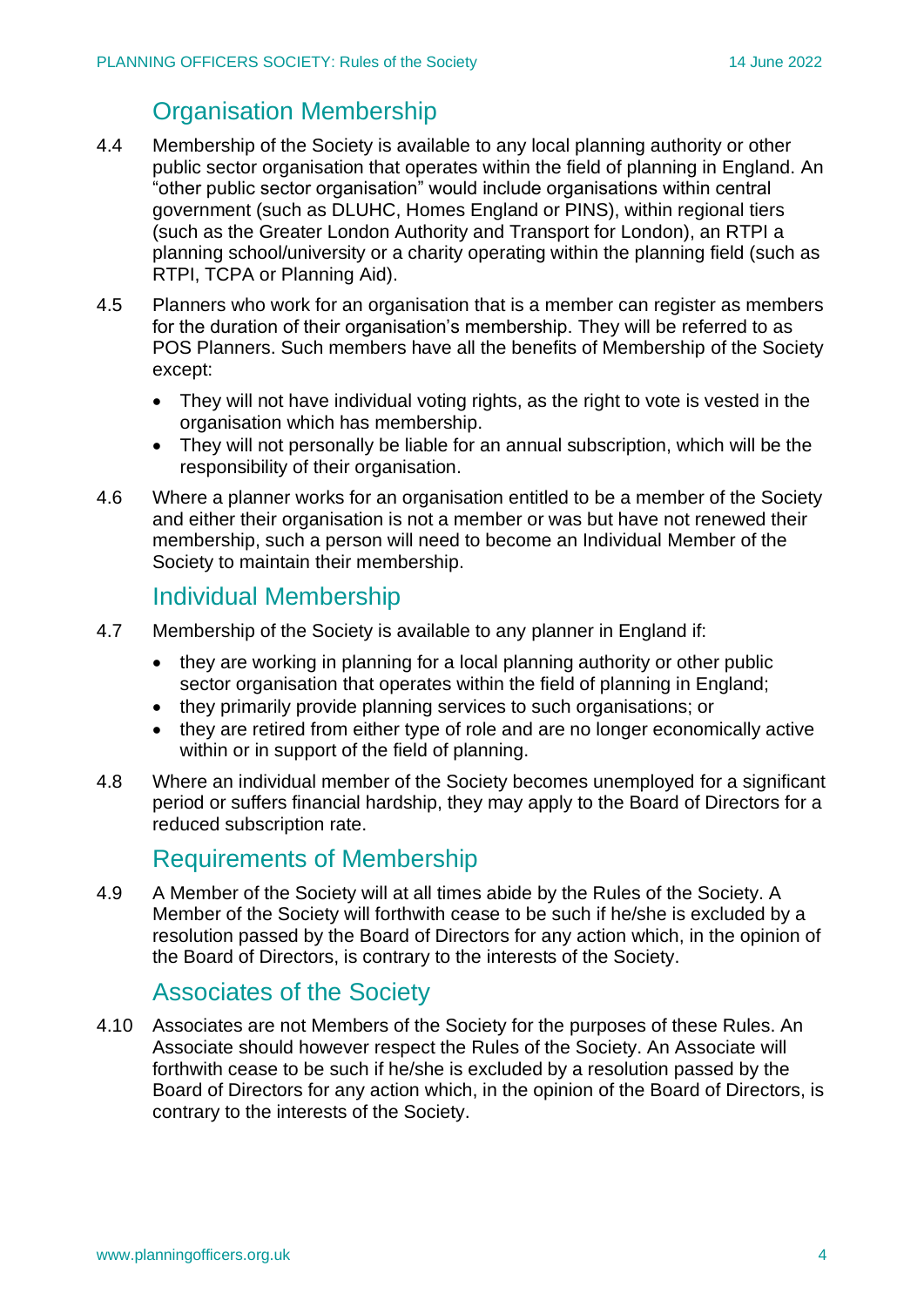# 5 Access to Services

- 5.1 Members of the Society will have full access to the services provided by the Society.
- 5.2 Associates of the Society will have such access to the services provided by the Society as determined from time to time by the Board of Directors of the Society

# 6 Subscriptions

- 6.1 An annual subscription may be levied for Membership of the Society and, if levied, will be payable in advance on or by 1 July each year for that financial year. Membership will cease on the expiry of the period covered by any subscription, including where the subscription is £0.
- 6.2 The Society is able to levy different rates for different types of organisations and individuals. The rate of subscription will be determined by the Board of Directors and reviewed regularly.
- 6.3 The Board of Directors have discretion to waive or reduce subscriptions where they consider the circumstances justify it.

# 7 Directors of the Society

- 7.1 The Directors of the Society will be:
	- Chair of the Board
	- President (vice chair)
	- Senior Vice President
	- Junior Vice President
	- Immediate Past President
	- Chair POS Spatial Planning
	- Chair POS Development Management
	- Chair POS NOVUS
	- Chair POSe
	- Treasurer
- 7.2 No person can hold more than one Director role at any one time. If any member of the Presidential Team (see below) has another Directorship role or leaves the Board of Directors, his/her position will be taken by the previous Immediate Past President, and if unavailable the Immediate Past President prior to him/her and so on until the role is filled.

### Chair of the Board

- 7.3 The Chair of the Board will be elected at the Annual General Meeting of the Society. Elections will take place every three years. Any qualifying member of the Society can be considered for election. The election arrangements are set out below under Election of Directors.
- 7.4 The Chair of the Board must be a Full Member of the Society. If during their term of office these circumstances change for any individual, the Board of Directors will decide whether they should continue for their term of office or be replaced.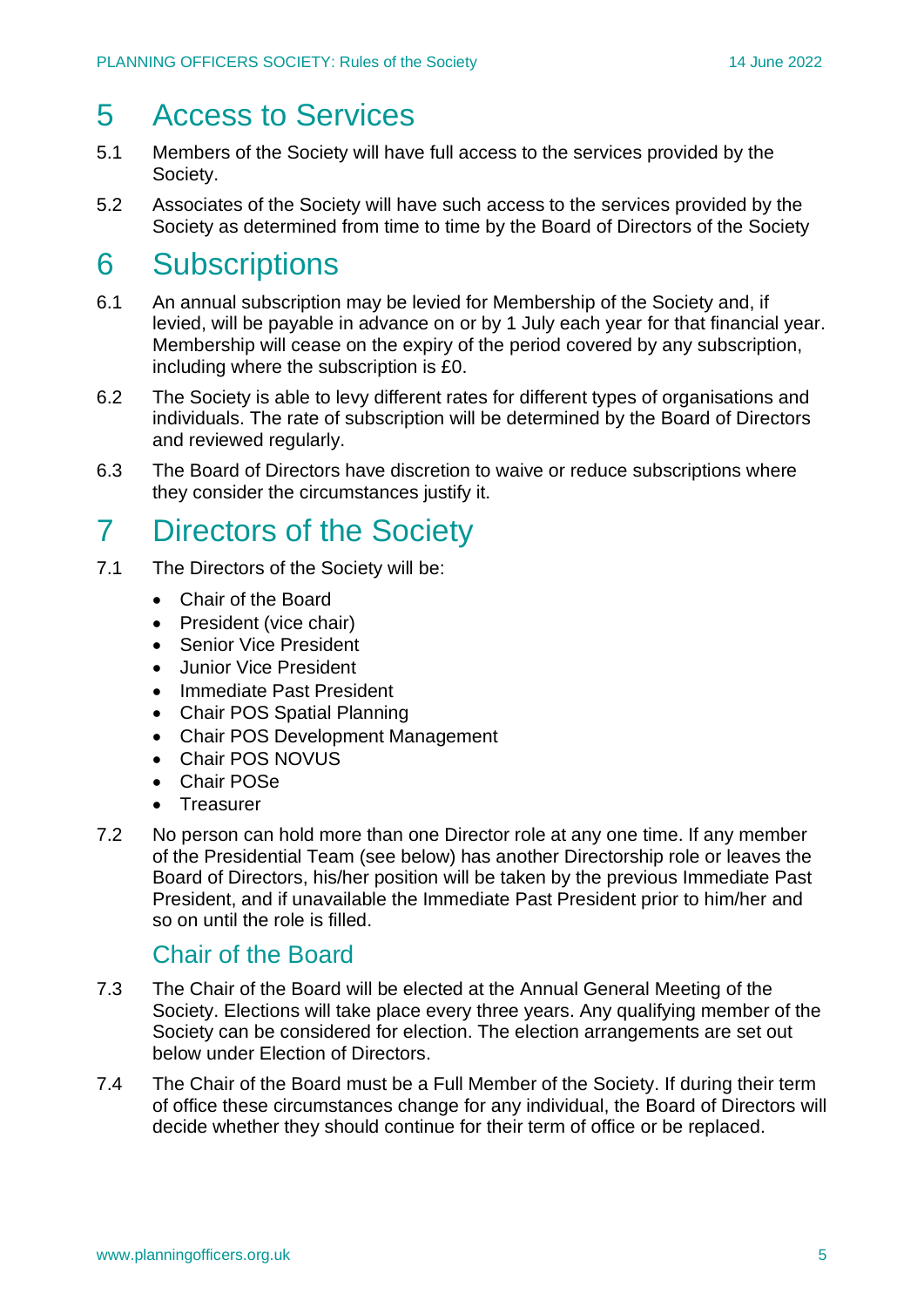7.5 All communications sent to the Society and all other matters arising in relation to the affairs of the Society are deemed to be referred to the Chair of the Board for consideration in the first instance. The Chair of the Board has power, save for matters that are rightfully the responsibility of the Board of Directors, to take such action as he/she deems fit on behalf of the Society between meetings of the Board of Directors, subject to any action being reported at the next meeting of the Board of Directors.

### Presidential Team

- 7.6 The Presidential Team will comprise the President, Senior Vice President, Junior Vice President and Immediate Past President.
- 7.7 The Junior Vice President will be elected each year at the Annual General Meeting of the Society. Any qualifying member of the Society can be considered for election. The election arrangements are set out below under Election of Directors.
- 7.8 The Junior Vice President will automatically succeed to the position of Senior Vice President after a period in office, and the Senior Vice President will similarly succeed to the position of President after a period in office. The President on having served a period in office, will become the Immediate Past President, until such time that the current President's period in office expires.
- 7.9 The term of office for President, Senior Vice President, Junior Vice President and Immediate Past President will each be one year.
- 7.10 The President, Senior Vice President and Junior Vice President will each be a Full Member of the Society who performs a senior role with a local planning authority in England. If during their term of office these circumstances change for any of these individuals, the Board of Directors will decide whether he/she should continue for his/her term of office or be replaced.
- 7.11 In the event of a vacancy arising during any member of the Presidential Team's term of office, the right of automatic succession will remain. The Board of Directors will have the right to fill any vacancy arising, in the event that the vacancy occurs within 11 months of the start of the Director's term of office.

### Other Directors

- 7.12 The roles of Chair of POS Spatial Planning, POS Development Management, POS NOVUS and POSe will be appointed by those bodies.
- 7.13 Elections for Chair of POS Spatial Planning, POS Development Management and POS NOVUS will take place every three years. The election arrangements are set out below under Election of Directors.
- 7.14 The election of the Chair of POSe is a matter for that company.
- 7.15 The Treasurer will be selected by the Board of Directors. Selection will take place every three years.

# 8 Election of Directors

- 8.1 These rules relate to the election of:
	- Chair of the Board
	- Junior Vice President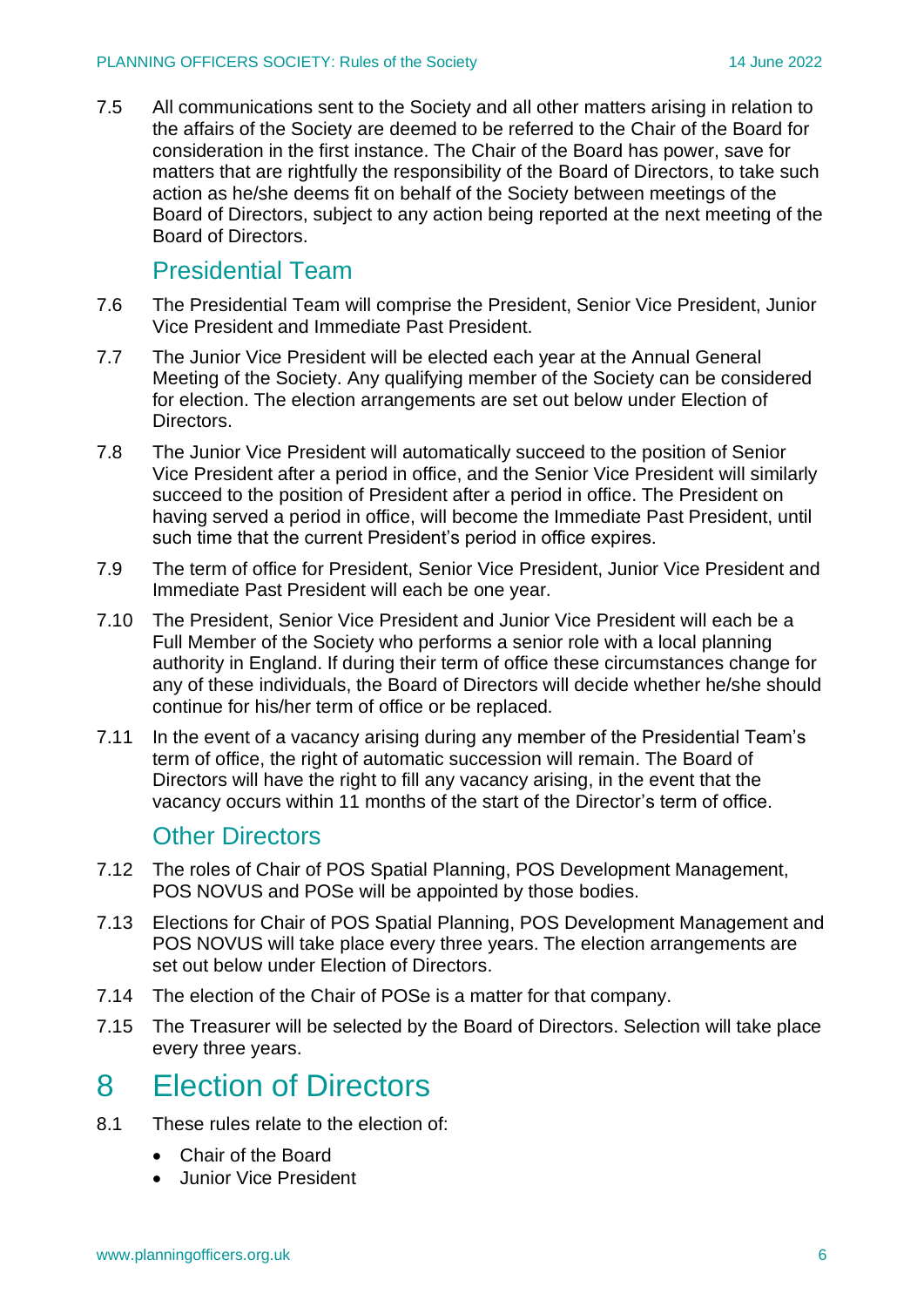- Chair POS Spatial Planning
- Chair POS Development Management
- Chair POS NOVUS
- 8.2 The Senior Vice President, the President and the Immediate Past President are succession roles. The election of the Chair of POSe is a matter for that company. The Treasurer is selected by the Board of Directors.

### Chair and Junior Vice President

- 8.3 The initial process for the election of the Chair of the Board will be as follows:
	- In January every third year the Secretary to the Board will ask the Chairs of the Society's main Networks (Spatial Planning, Development Management and NOVUS) and the Chairs of the Regional Networks (where one is in place) to nominate a candidate for Chair of the Board.
	- The Board will also nominate a candidate.
	- All nominations must be with the Secretary of the Board by the end of April.
	- For the avoidance of doubt, different bodies can nominate the same candidate or more than one candidate.
	- All candidates must meet the criteria for the role set out in the Rules, in particular para 7.4 above.
	- The Chair of the Board (if not standing for election) or otherwise the President will contact all nominated candidates to explain the role.
- 8.4 The initial process for the election of the Junior Vice President will be as follows:
	- In January each year the Secretary to the Board will ask the Chairs of the Society's main Networks (Spatial Planning, Development Management and NOVUS) and the Chairs of the Regional Networks (where one is in place) to nominate a candidate for Junior Vice President.
	- If there are no nominations, the Board will nominate a candidate.
	- All nominations must be with the Secretary of the Board by the end of April.
	- For the avoidance of doubt, different bodies can nominate the same candidate or more than one candidate.
	- All candidates must meet the criteria for the role set out in the Rules, in particular para 7.10 above.
	- The Immediate Past President will contact all nominated candidates to explain the role.
- 8.5 The election of the Chair and Junior Vice President will take place at the Annual General Meeting and will follow this procedure:
	- If there is only one nominated candidate for a position, that candidate will be deemed to be elected to that position and no vote will take place at the AGM.
	- All candidates who have been nominated for election and need to be elected, will complete a statement (in a form to be prepared by the Board of Directors) sent to them by the Secretary to the Board. They must return it to the Secretary to the Board by the deadline set by him/her.
	- All Full Members who indicate that they wish to attend the AGM will be sent an Election Pack containing the candidate statements and the ballot paper.
	- Those who wished to attend the AGM but have sent their apologies will also be sent an Election Pack (at the discretion of the Board of Directors) and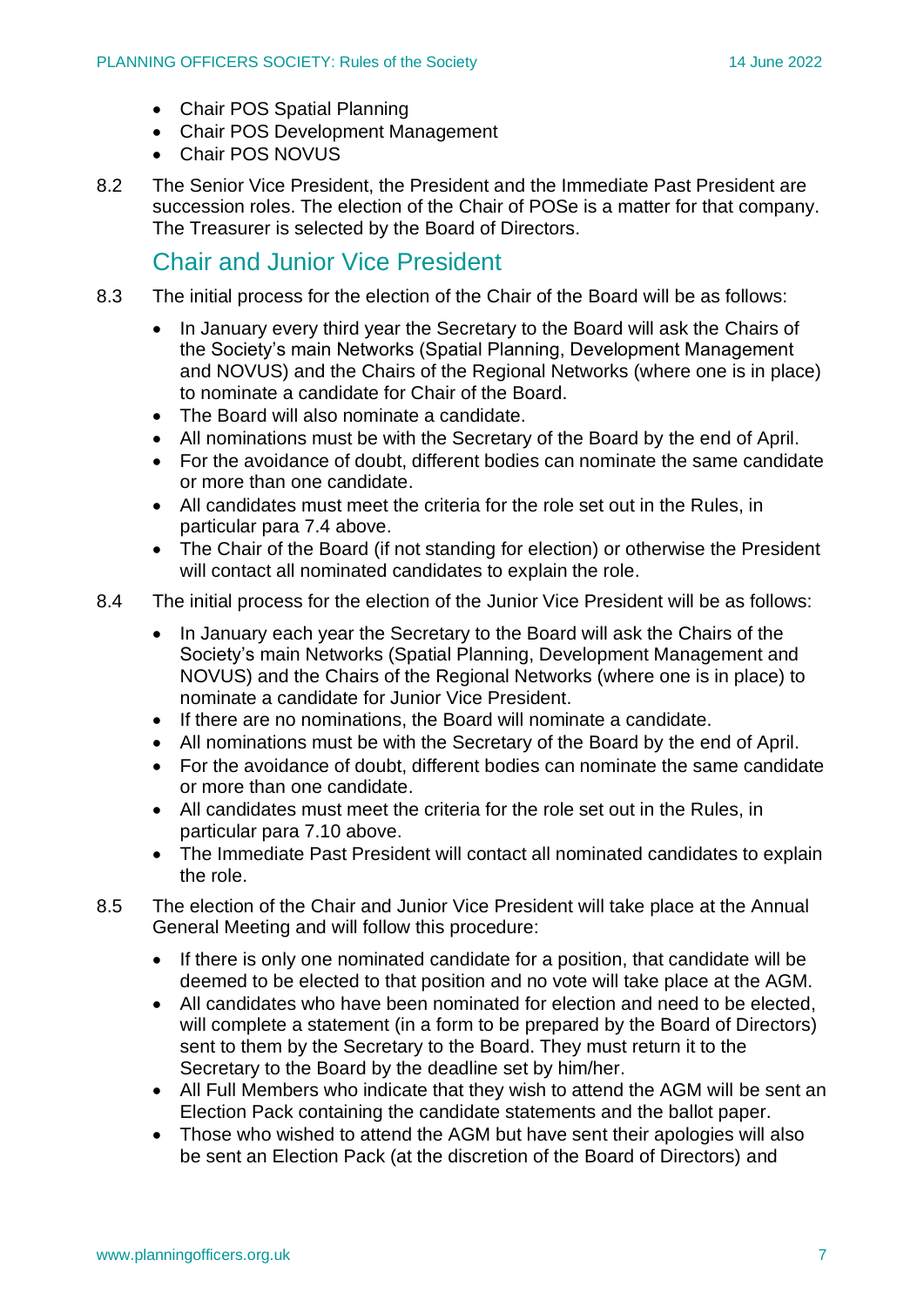would thereby be entitled to vote via email to the Secretary to the Board prior to a date specified in the Election Pack.

- The vote will be a confidential ballot at the AGM.
- The outcome of the election will be based on first past the post.
- In the event of a tie, a decision will be made by the Board of Directors at their next meeting between the tied candidates. If this relates to the position of Chair, the incumbent will remain in office until the decision is made.
- 8.6 Voting must be in line with the limitations on voting set out in paragraph 5.5 above. Each Full Member (Organisational or Individual) has a single vote. If Full Members (Organisational) who are from the same organisation each casts a vote, those votes will be nullified. The Organisation which has Full Membership is responsible for ensuring that only a single vote is cast on its behalf.

### Network Chairs

- 8.7 The process for the election of the Chair of POS Spatial Planning, POS Development Management and POS NOVUS will be as follows:
	- In January the membership of each network will be asked by the existing Chair if anyone wishes to stand as Chair and the Deputy to the Chair (Vice Chair or Secretary).
	- At or before their last meeting in any financial year the network will choose their chair and the deputy.
	- The Secretary to the Board will be informed of this decision as soon as possible.

# 9 Board of Directors

- 9.1 The Board of Directors (which is referred to as the Council in the Articles of Memorandum) will consist of the Directors of the Society who will have the responsibilities placed upon them by company law and the incorporation of the Society as a Registered Charity. The Board of Directors is responsible for setting the direction, policies and priorities of the Society. The Board of Directors will have the responsibility to carry out all company business.
- 9.2 The Chair of the Board will chair meetings of the Board of Directors. In his/her absence the President, if absent the Senior Vice President, if absent the Junior Vice President, or if absent the Immediate Past President, will occupy the chair. The Board of Directors will meet at least once annually and from time to time as business dictates.
- 9.3 The quorum for any meeting of the Board of Directors is not less than two members in attendance, which must include at least one member of the Presidential Team.
- 9.4 Decisions made by the Board of Directors will be arrived at consensually, but where this is not possible be determined by a majority vote. Each Director present will have a vote and in the event of an equality of votes the Chair will have a second unrestricted casting vote.
- 9.5 The Board of Directors have the power to co-opt such other Members of the Society as deemed appropriate.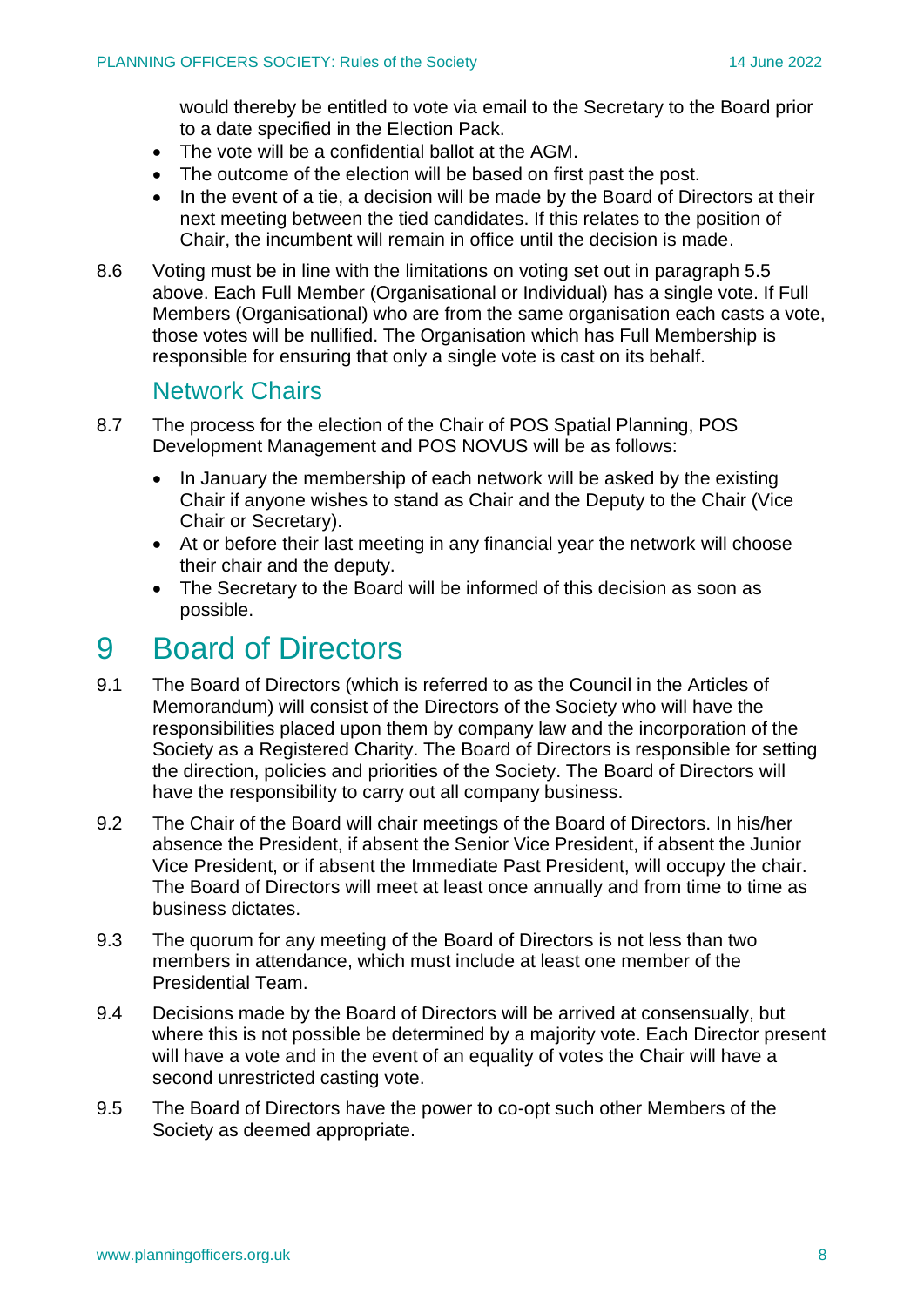# 10 Meetings of the Society

- 10.1 Meetings of the Society will take the form of an Annual General Meeting or an Extraordinary Meeting.
- 10.2 The Annual General Meeting of the Society will be held at a time to be agreed by the Board of Directors.
- 10.3 The election of the Chair of the Board (when necessary) and the Junior Vice President will take place at the Annual General Meeting.
- 10.4 The Annual General Meeting will be informed (when necessary) about the election of the Chairs of POS Spatial Planning, POS Development Management, POS NOVUS and POSe by those networks/company and about the selection of the Treasurer by the Board of Directors.
- 10.5 The Annual General Meeting will receive reports on the activities of the Society and POSe.
- 10.6 The President or the Chair of the Board may call an Extraordinary Meeting of the Society at any time and will do so when required in writing by not less than nine Full Members.
- 10.7 Fourteen days' clear notice will be given to all Full Members for a Meeting of the Society.
- 10.8 Motions to be put to a Meeting of the Society must be received by the Secretary to the Board not less than seven clear days before the date of the meeting.
- 10.9 The President will chair a Meeting of the Society. In his/her absence the Senior Vice President, if absent the Junior Vice President, or if absent the Immediate Past President, will occupy the chair.
- 10.10 The Quorum for a Meeting of the Society will be not less than five Full Members in attendance, which must include at least one member of the Presidential Team.
- 10.11 Decisions at a Meeting of the Society will be arrived at consensually, but where this is not possible, be determined by a majority vote. Each Full Member (Organisational or Individual – see paragraph 5.5) present will have a single vote and in the event of an equality of votes the Chair will have a second unrestricted casting vote.

# 11 Society Networks

11.1 The Society will set up and support networks to develop the Society's policy position on a range of subjects and to further the support it gives to its membership.

### Policy Forum

- 11.2 The Society will convene a meeting between the Board of Directors, the Subject Specialists and the Regional Networks' Chairs, at least annually, to consider and discuss strategic policy matters. This meeting will be called the Policy Forum.
- 11.3 Whilst the Policy Forum is aimed at the people listed in the preceding paragraph, all Full Members of the Society are welcome.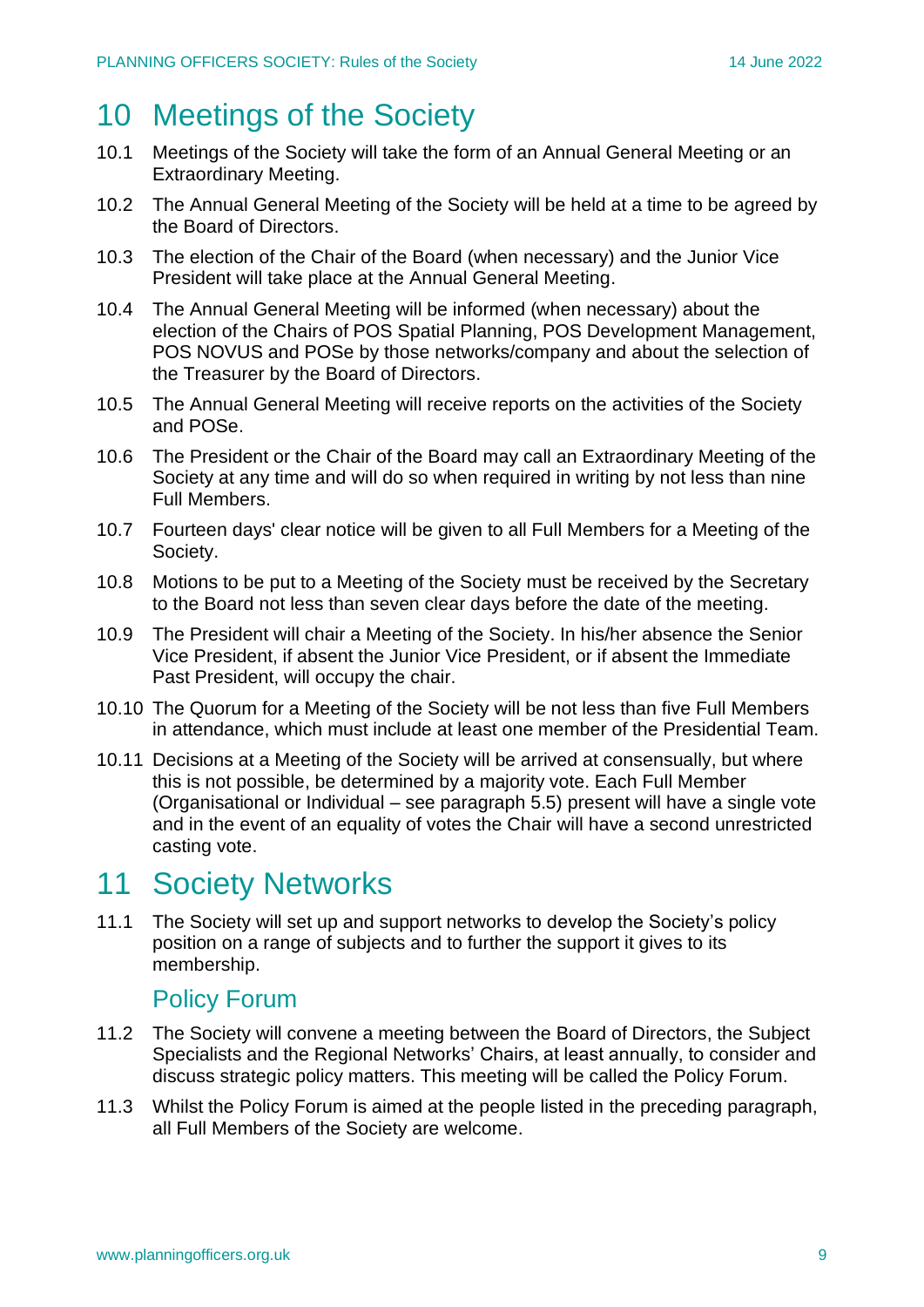11.4 The President will chair the Policy Forum. In his/her absence the Senior Vice President, if absent the Junior Vice President, or if absent the Immediate Past President, will occupy the chair.

### Spatial Planning and Development Management Networks

- 11.5 There are currently two standing policy networks responsible for the Society's main policy work:
	- POS Spatial Planning
	- POS Development Management
- 11.6 Other policy networks may be formed by the Board of Directors as required.
- 11.7 Each is a network of interested and active Full Members of the Society that develop the policy of the Society in these two core areas.
- 11.8 They will meet regularly (eg 4 times a year), either separately or combined, and seek to engage interested public sector planners across England.
- 11.9 Each network will elect their chair and a nominated deputy (vice chair or secretary) who will be Full Members of the Society. Elections will take place every three years. The election arrangements are set out above under Election of Directors. The chair of each network will be a Director of the Board of Directors.
- 11.10 The chair of each network or nominated person shall report regularly to the Board of Directors on the activities of the network.
- 11.11 The chair of each network or nominated person shall attend the Policy Forum.

### Subject Specialists

- 11.12 The Board of Directors can appoint, after taking account of any recommendations from either of the Spatial Planning or Development Management Policy Networks, POS NOVUS or the Policy Manager, Subject Specialists who will be responsible for co-ordinating the Society's policy view on those specialisms. These can take the following forms:
	- Long-term subject leads who have active networks that meet regularly
	- Subject leads who have a virtual network that communicate as necessary
	- One-off task & finish specialists to deal with an emerging and short term or infrequent issue
- 11.13 The Subject Specialists will be expected to take responsibility for corralling the Society's policy position on their topic area as set out in the job description in Appendix B.
- 11.14 The Subject Specialist shall attend the Policy Forum and actively participate in the Spatial Planning or Development Management Policy Networks as appropriate in relation to their topic area.

### Regional Networks

11.15 The Society will support a network of Regional Networks, whose main function will be the interchange of information, expertise and good practice among the membership and advising public sector organisations. The Regional Networks may also be consulted on current issues and will serve as a means of sounding opinion within the Society.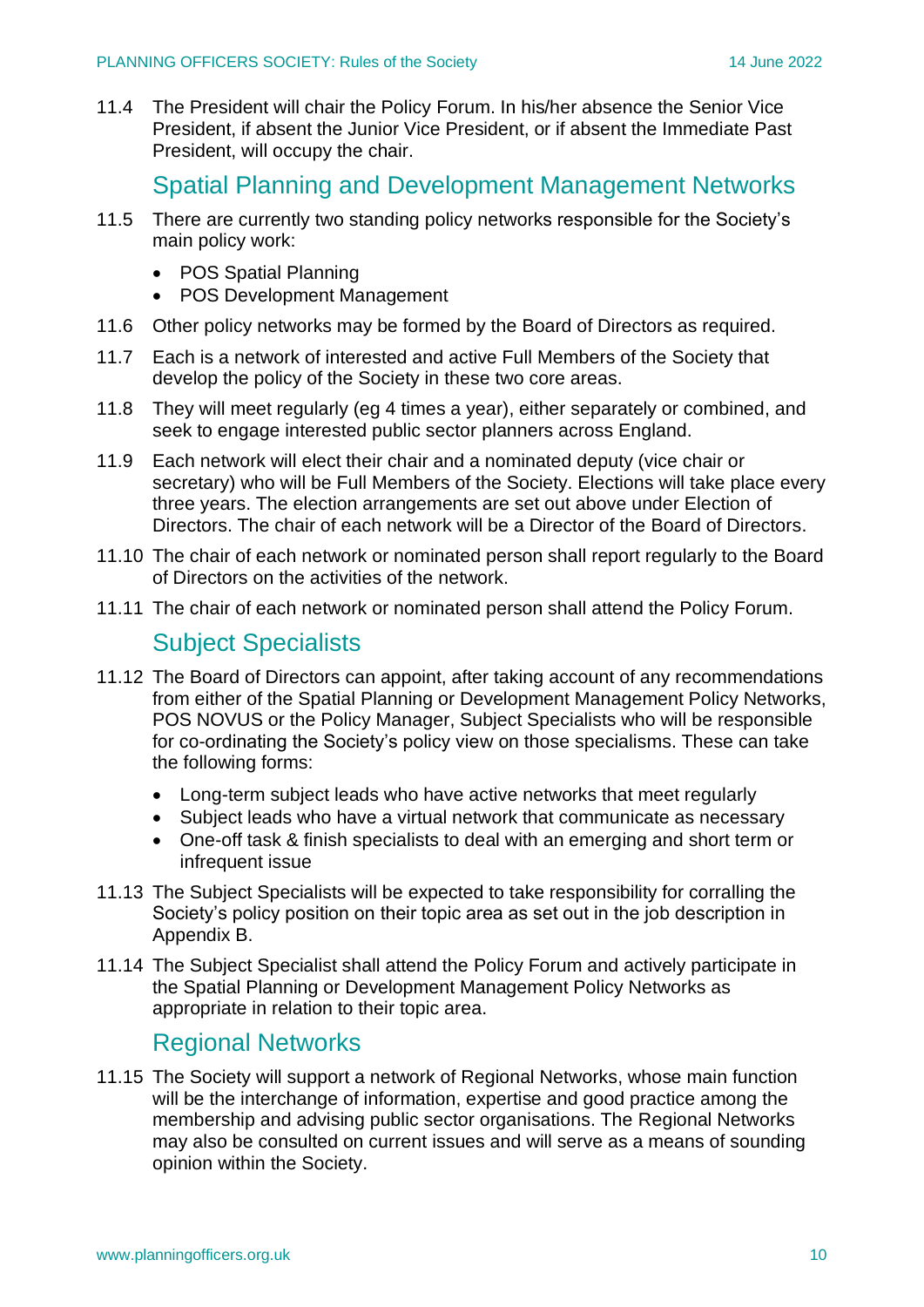- 11.16 The geographical coverage of the Regional Networks will be at the initiative of the membership in the relevant part of the country and shall be notified to the Secretary to the Board. Any areas of disagreement between Regional Networks will be resolved by the Board of Directors.
- 11.17 Each Regional Network can elect its own Chair, who will be a Full Member of the Society. Elections should take place at least every three years.
- 11.18 The Regional Chairs should attend the Policy Forum and if unable to attend, send a nominated person from their regional network.
- 11.19 The frequency and format of meetings and administrative arrangements will be at the discretion of the individual Regional Group.

### POS NOVUS

- 11.20 POS NOVUS is a network of planners who are at the earlier stages of their careers.
- 11.21 POS NOVUS will elect their Chair and a nominated deputy (vice chair or secretary) who will be a Full Member of the Society. Elections will take place every three years. The election arrangements are set out above under Election of Directors. The Chair of POS NOVUS will be a Director of the Board of Directors.
- 11.22 The Chair of POS NOVUS or nominated person shall report regularly to the Board of Directors on the activities of the network.
- 11.23 The Chair of POS NOVUS or nominated person shall attend the Policy Forum.

# 12 POS Enterprises

- 12.1 POS Enterprises Ltd (POSe) is a subsidiary company of the Society limited by shares, held by the Society.
- 12.2 The Directors of POSe will be approved by the Board of Directors of the Society.
- 12.3 The Chair of POSe will be a Director of the Board of Directors of the Society.
- 12.4 The Chair of POSe or nominated person shall report regularly to the Board of Directors on the activities of the company.
- 12.5 An annual report will be made to the Society's AGM on the activities of POSe.
- 12.6 For the avoidance of doubt nothing shall prevent a person being both a Director of the Society and a Director of POSe.

# 13 Support Services to the Society

- 13.1 The Board of Directors may appoint contractors to provide support services to the Society to discharge responsibilities such as:
	- To assist with the smooth running of the Society
	- To ensure that the Society's communications are effective and timely
	- To maintain the Society's website
	- To act as lead officer for responses to consultations from the Government and others as required by the Board of Directors
- 13.2 Any period of appointment will be for a maximum of three years. These contractors will report to the Board of Directors as required.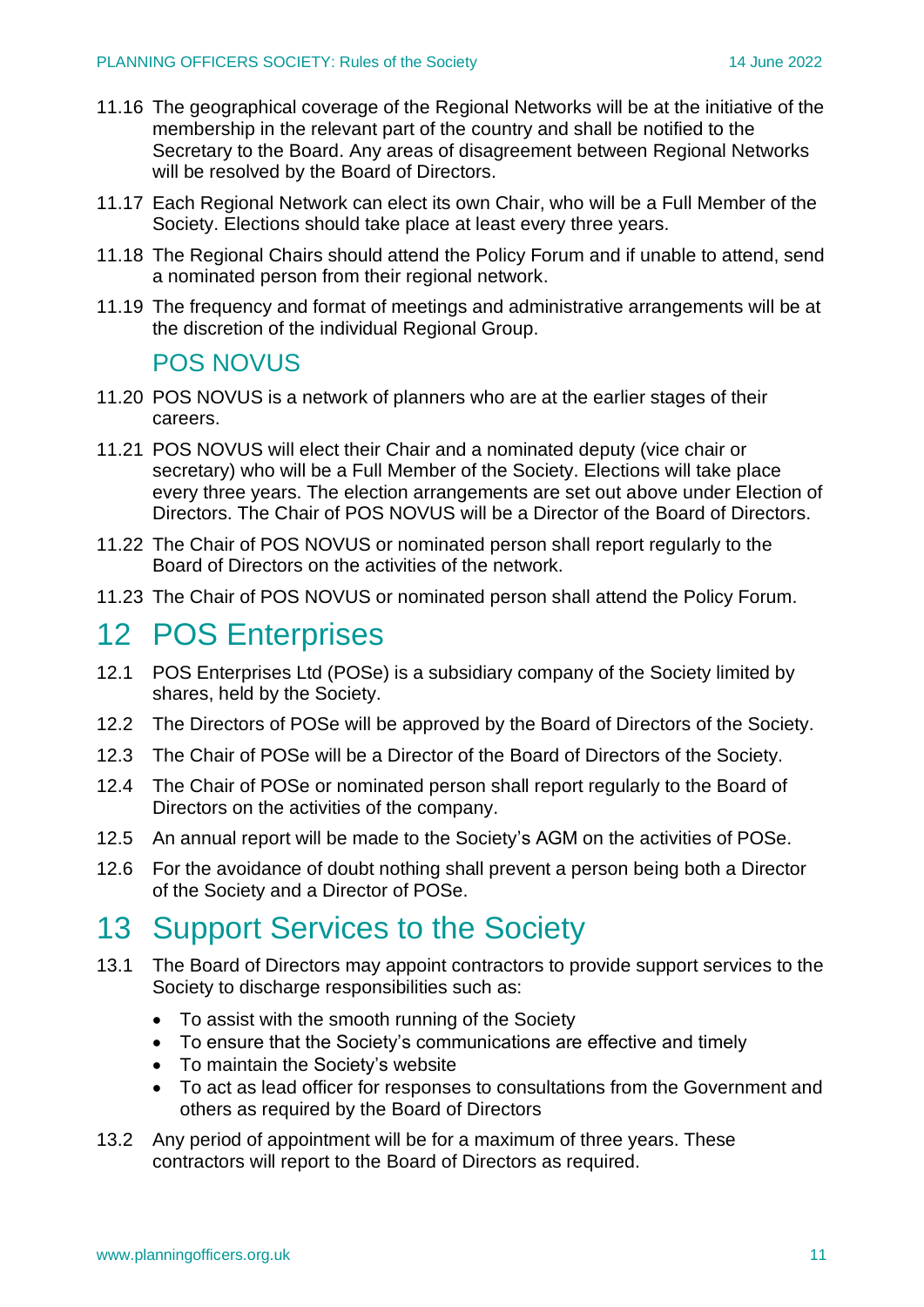13.3 The Treasurer will act as the Contracts Manager for all POS contractors.

#### Finance

- 13.4 The Treasurer or a nominated person will present the balance sheet and accounts to the first available Board of Directors after they have been audited by the company's appointed auditors.
- 13.5 The funds of the Society will be deposited in a bank or building society account in the name of the Society and all cheques be signed by the Treasurer or the Secretary to the Board.
- 13.6 The Treasurer or a nominated person will have discretion to reimburse expenses for the Directors of the Society, up to a total sum per annum as may be set by the Board of Directors from time to time, subject to him/her being satisfied that the money was/or is to be spent on activities related to the work of the Society. For the avoidance of doubt, attendance at POS events, such as Board, Forum, Networks or Conferences, is not reimbursable. All claims for a financial year (1 April to 31 March) must be made within 30 days (ie by 30 April of the following financial year).
- 13.7 The Society shall be able to make financial transactions with POS Enterprises Ltd as agreed and determined by the Board of Directors.

# 14 Changes to the Rules of the Society

- 14.1 The Rules of the Society will normally be amended by the Board of Directors.
- 14.2 The Rules of the Society can be amended by the membership of the Society at the Annual General Meeting or at an Extraordinary Meeting of the Society. Full details of any proposed changes to be considered at such a meeting must be lodged with the Secretary to the Board so that they can be published at least seven clear days before the date of the meeting. Any changes agreed at an Annual General Meeting or at an Extraordinary Meeting of the Society will only come into effect if supported by at least three quarters of the Full Members (Organisational or Individual – see paragraph 5.5) present and voting.
- 14.3 Any question touching upon the interpretation of the Rules will be determined by the Board of Directors in its absolute discretion.
- 14.4 For the avoidance of doubt, the appendices do not form part of the Rules.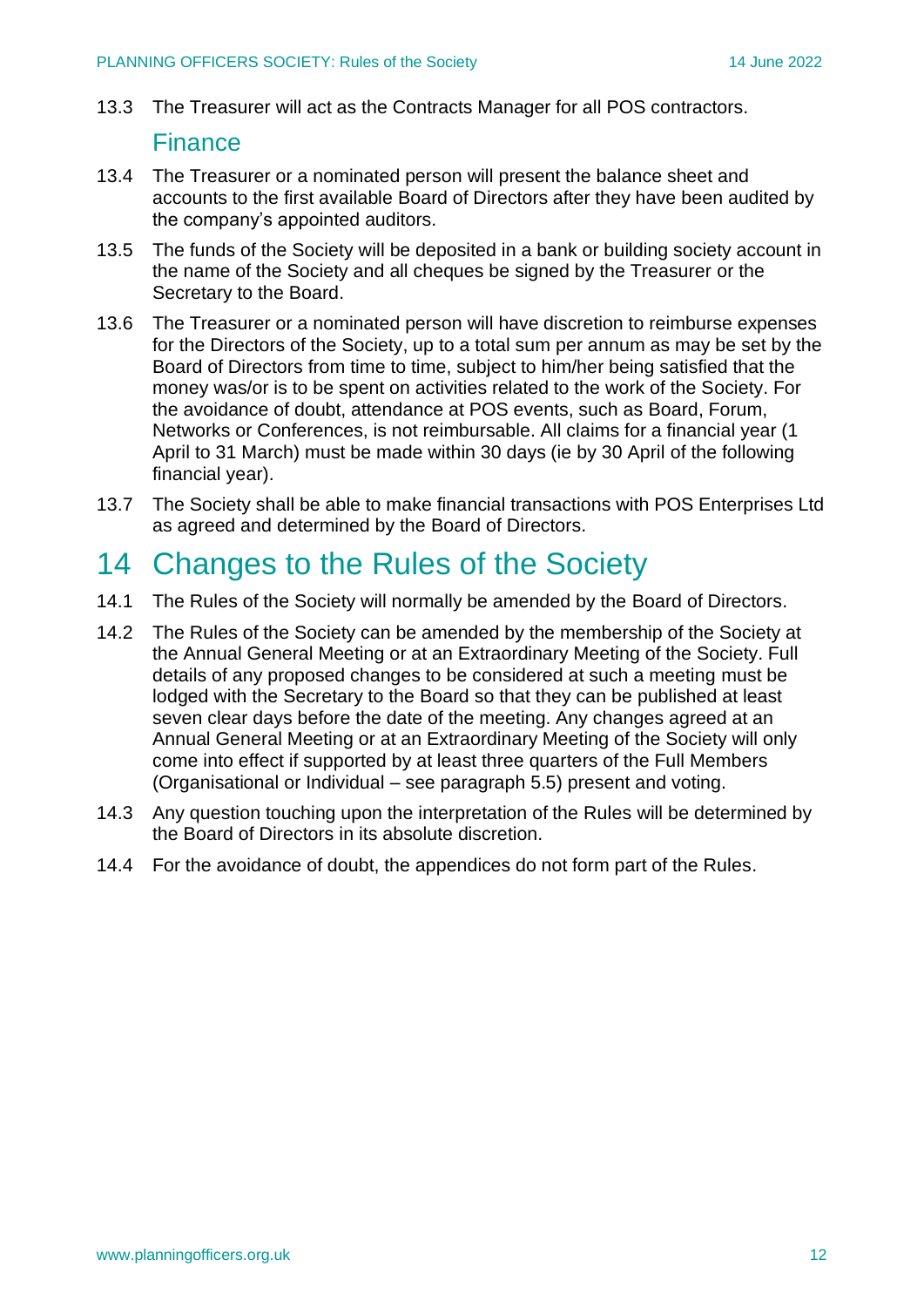# APPENDIX A: Structure of the Society

The structure of the Society is as follows:

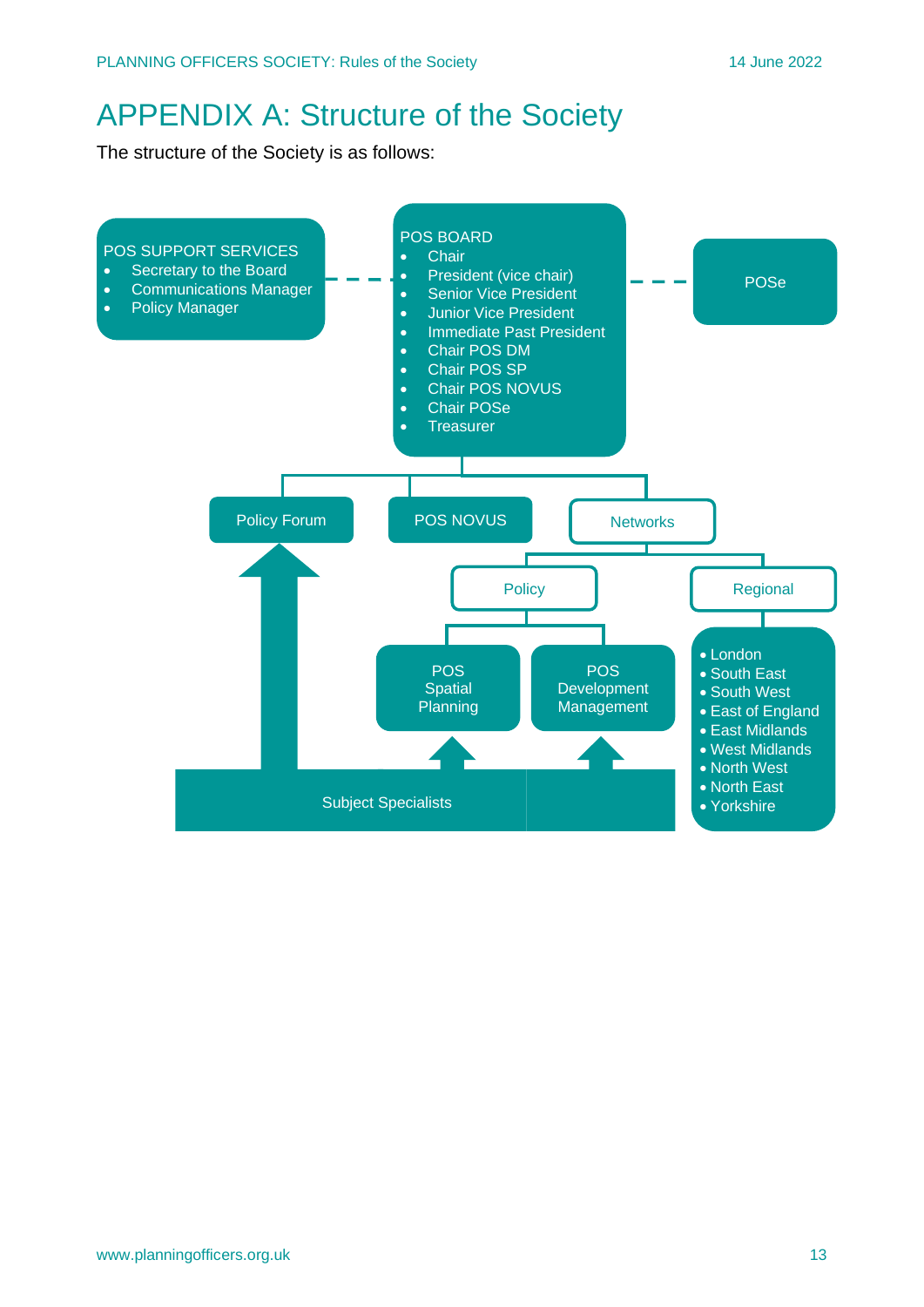# APPENDIX B: Job Descriptions

Job descriptions for the POS Board Directors, Other non-director roles and the POS support services.

For the avoidance of doubt, if there is a perceived conflict between a Job Description and the Rules, the latter shall prevail. Any question touching upon the interpretation of a Job Description will be determined by the Board of Directors in its absolute discretion.

# POS Board Directors

The Director of POS are:

- Chair of the Board
- President
- Senior Vice President
- Junior Vice President
- Immediate Past President
- Chair POS SP
- Chair POS DM
- Chair POS NOVUS
- Chair POSe
- Treasurer

All Board members are responsible for:

- The strategic direction, policies and priorities of POS as outlined in the business plan
- Agreeing the annual trustees' report
- Agreeing the weightings attached to the risk assessment
- Agreeing and implementing a strategy in respect of POS's financial reserves
- Approving an expenditure budget for the year against expected income and for agreeing any large items of expenditure which arise outwith the approved budget
- Agreeing annual membership fee rates
- Identifying and appointing the Directors of POS Enterprises Ltd
- Carry out actions allocated to individual Board members in business plan

#### POS Chair

- Chair the Board of Directors
- Represent POS at meetings with Ministers, Government officials, professional bodies, etc
- Assist the Policy Manager in submitting responses on behalf of POS
- On behalf of the Board of Directors, give final approval to consultation responses, and related correspondence
- Assist the Communications Manager in dealing with enquiries from the media
- Attend POS Policy Forum as part of the Core Membership

#### President

- Principal figurehead for POS
- Set objectives for the Presidential year that will help to achieve POS's overall objectives
- Lead officer for the programme for the POS Annual Conference
- Assist the Chair in representing POS at meetings with Ministers, Government officials, professional bodies, etc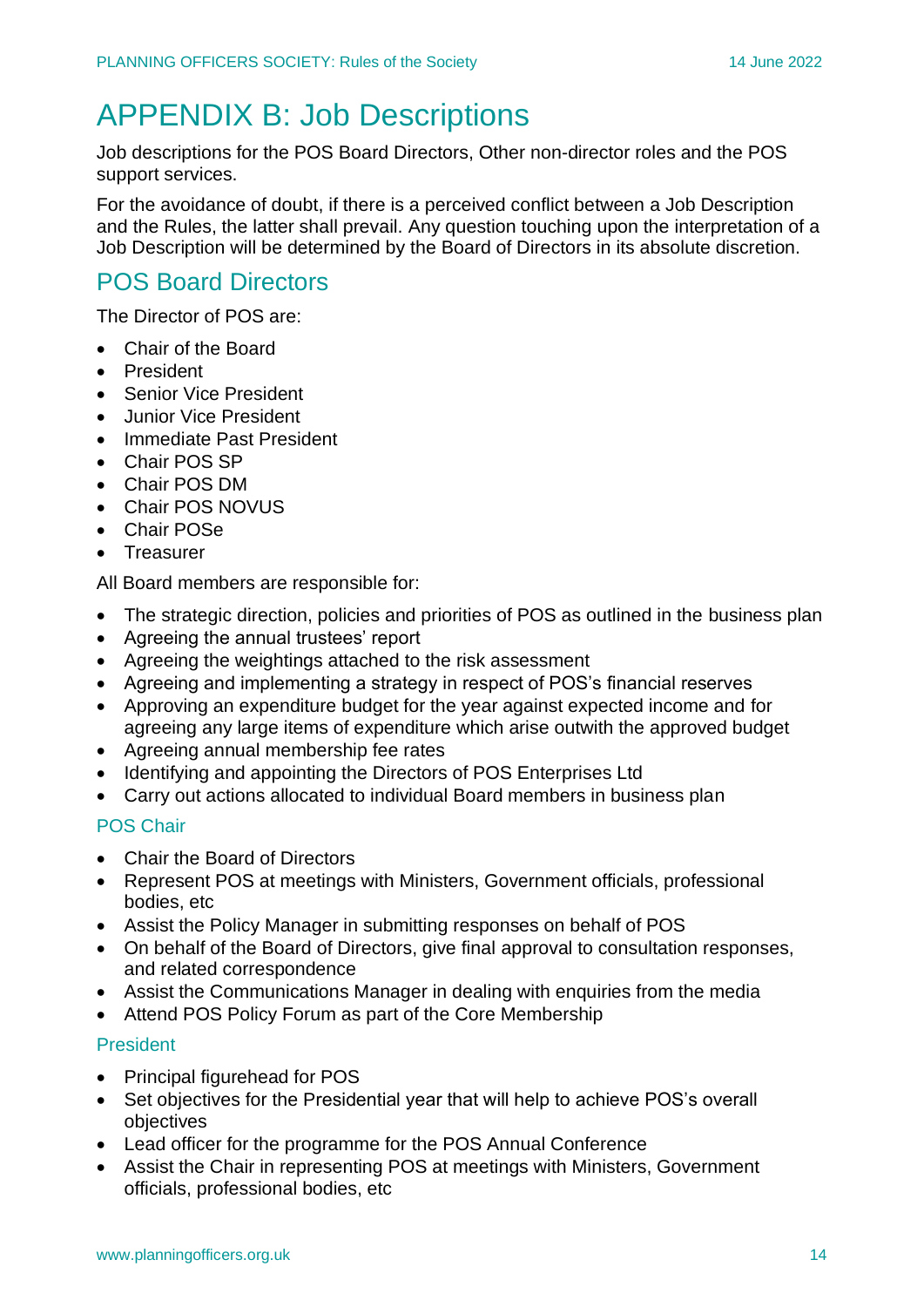- Assist the Policy Manager in submitting responses on behalf of POS
- Assist the Communications Manager in dealing with enquiries from the media
- Chair the following meetings:
	- Annual General Meeting
	- Extraordinary Meeting
	- POS Policy Forum
- In the absence of the Chair of the Board, chair the Board of Directors
- Attend POS Policy Forum as part of the Core Membership

#### Senior Vice President

- Deputise for the President
- Lead officer for the programme for the Joint POS/BPF Annual Conference
- Assist the Communications Manager in dealing with enquiries from the media
- In the absence of the President, chair the following meetings:
	- Board of Directors
	- Annual General Meeting
	- Extraordinary Meeting
	- POS Policy Forum
- Attend POS Policy Forum as part of the Core Membership

#### Junior Vice President

- Represent POS on the National Planning Forum
- Chair and assist with the organisation of the Joint POS Networks meeting in January
- Assist the Communications Manager in dealing with enquiries from the media
- In the absence of the President and the Senior Vice President, chair the following meetings:
	- Board of Directors
	- Annual General Meeting
	- Extraordinary Meeting
	- POS Policy Forum
- Attend POS Policy Forum as part of the Core Membership

#### Immediate Past President

- Assist the President as required
- Provide a source of experience and expertise to be called on as and when needed
- Advise JVP candidates
- Mentor JVP
- Update the POS timeline on website for your Presidential year
- Organise the Past President's Annual Meal
- Assist the Communications Manager in dealing with enquiries from the media
- In the absence of the President, Senior Vice President and the Junior Vice President, chair the following meetings:
	- Board of Directors
	- Annual General Meeting
	- Extraordinary Meeting
	- POS Policy Forum
- Attend POS Policy Forum as part of the Core Membership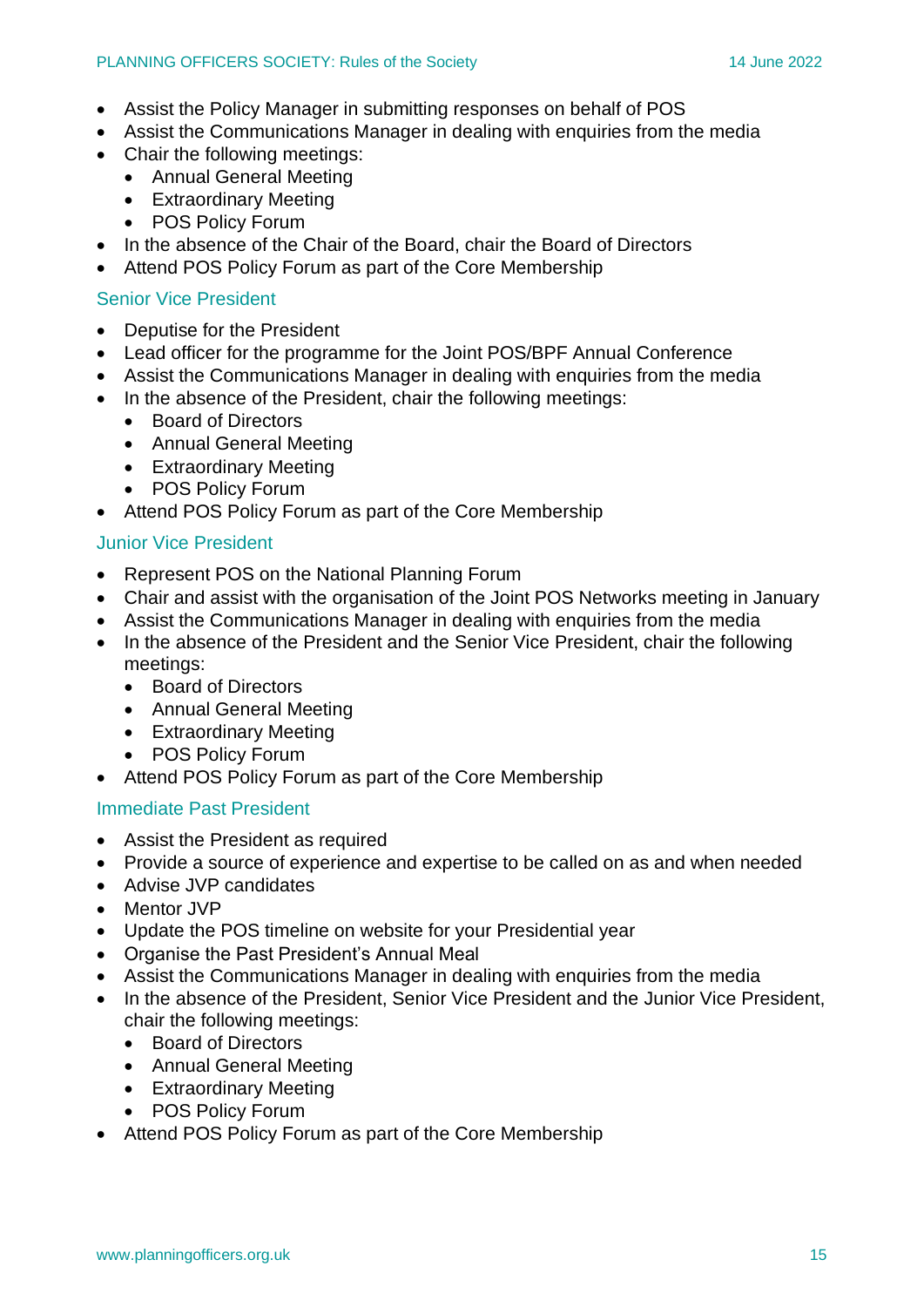### Chair POS Spatial Planning Network (POS SP)

- Organise (with deputy/secretary) and chair regular meetings and maintain electronic contact with POS members within the Spatial Planning Network
- Ensure the Secretary to the Board has an up-to-date list of members of the POS SP **Network**
- Ensure that your Network submits at least one nomination for Junior Vice President each year
- Act as a conduit between POS SP and the Board of Directors
- Assist the Policy Manager in submitting responses on behalf of POS
- Assist the Communications Manager in dealing with enquiries from the media
- Attend POS Policy Forum as part of the Core Membership

#### Chair POS Development Management Network (POS DM)

- Organise (with deputy/secretary) and chair regular meetings and maintain electronic contact with POS members within the Development Management Network
- Ensure the Secretary to the Board has an up-to-date list of members of the POS DM **Network**
- Ensure that your Network submits at least one nomination for Junior Vice President each year
- Act as a conduit between POS DM and the Board of Directors
- Assist the Policy Manager in submitting responses on behalf of POS
- Assist the Communications Manager in dealing with enquiries from the media
- Attend POS Policy Forum as part of the Core Membership

#### Chair POS NOVUS Network

- Organise (with deputy/secretary) and chair regular meetings and maintain electronic contact with POS members within the POS NOVUS Network
- Ensure the Secretary to the Board has an up-to-date list of members of the POS NOVUS Network
- Ensure that your Network submits at least one nomination for Junior Vice President each year
- Act as a conduit between POS NOVUS and the Board of Directors
- Assist the Policy Manager in submitting responses on behalf of POS
- Assist the Communications Manager in dealing with enquiries from the media
- Attend POS Policy Forum as part of the Core Membership

#### Chair POS e

• JD is the responsibility of POS Enterprises

#### **Treasurer**

- Report regularly to Board on the Society's financial position
- Liaise with and supervise contractors
- Monitor activity against agreed contract terms
- Authorise payment invoices from contractors
- Report performance of contractors to the Board of Directors
- Attend POS Policy Forum as part of the Core Membership
- Be a bank account signatory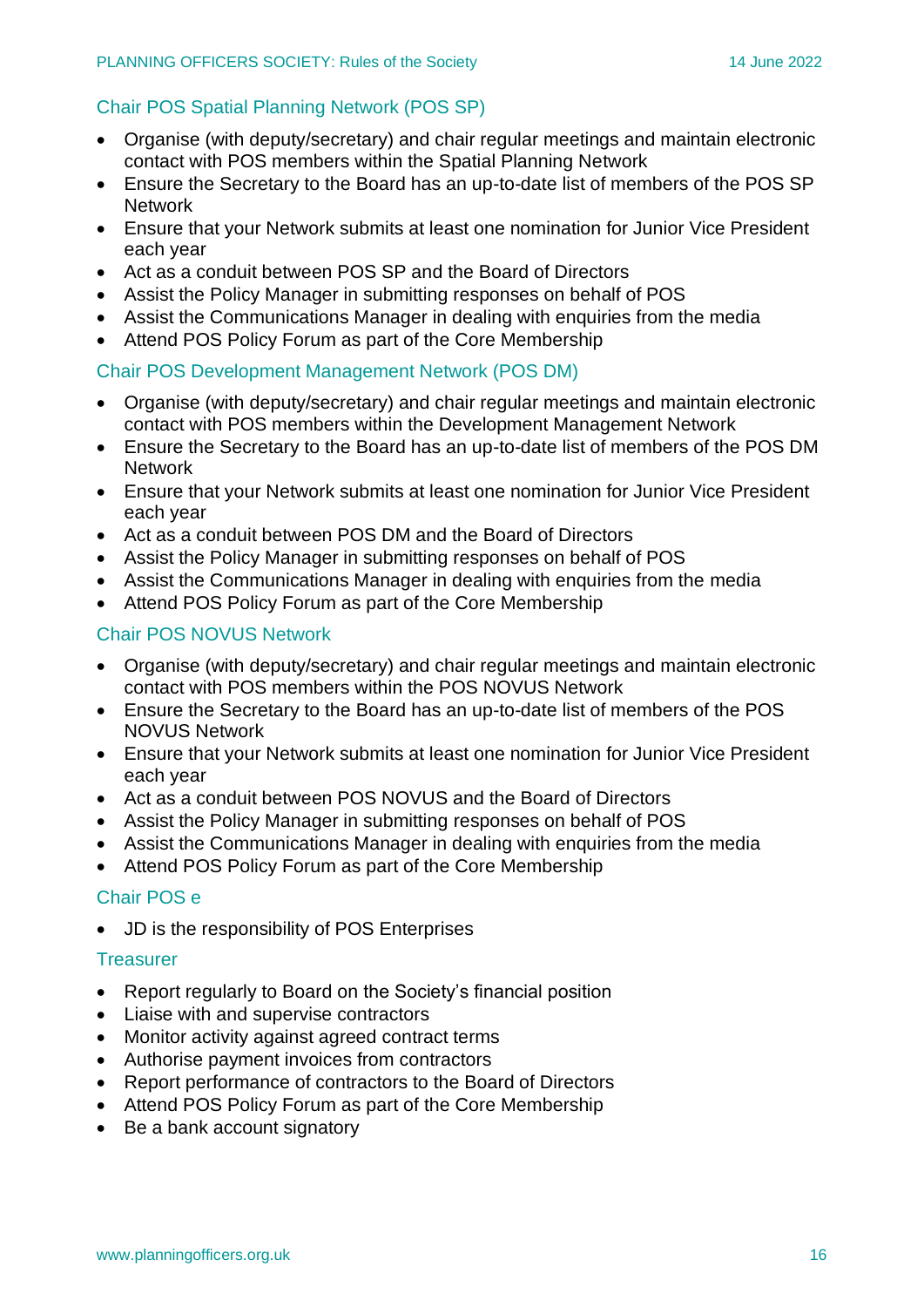### Other non-director roles

#### Subject Specialists

- Take responsibility for corralling the Society's policy position on their topic area
- Set up and nurture an appropriate network of public sector planners who are interested in their topic area and willing to be involved in policy development on an active basis
- Ensure the Secretary to the Board has an up-to-date list of members of your subject **Network**
- Assist the Policy Manager in preparing responses on behalf of the Society
- Assist the Communications Manager in dealing with enquiries from the media
- Report to the Board of Directors on their topic area as required
- Actively participate in the Spatial Planning or Development Management Policy Networks as appropriate in relation to their topic area
- Attend POS Policy Forum as part of the Core Membership
- Carry out any actions allocated in business plan

#### Chairs of Regional Networks

- Organise (with deputy/secretary) and chair regular meetings and maintain electronic contact with POS members within your regional network
- Ensure the Secretary to the Board has an up-to-date list of members of your regional **Network**
- Seek to submit at least one nomination for Junior Vice President each year on behalf of your network
- Attend POS Policy Forum as part of the Core Membership
- Carry out any actions allocated in business plan

### POS support services

#### Secretary to the Board

- Arrange and prepare for meetings of the Board of Directors and take and prepare minutes
- Prepare all returns to Companies House and the Charity Commission
- Provide financial accounting services for POS
- Monitor and provide regular budget reports to the Board of Directors
- Monitor and provide regular update reports against targets in the POS Business Plan to the Board of Directors
- Maintain, monitor and provide regular updates of the risk register to the Board of **Directors**
- Maintain membership records and database
- Maintain master lists of the POS SP, POS DM, POS NOVUS, Subject Specialists and Regional Networks
- Despatch annual subscription invoices and receipt of remittances
- Response to general enquiries received via telephone and email
- Administer all aspects of the POS Annual Conference including venue, publicity, speakers, tours, dinner, bookings and sponsorship
- Maintain Events element of POS website
- Carry out actions allocated to role in business plan
- Be a bank account signatory
- Provide cover to Communications Manager in his/her absence as required